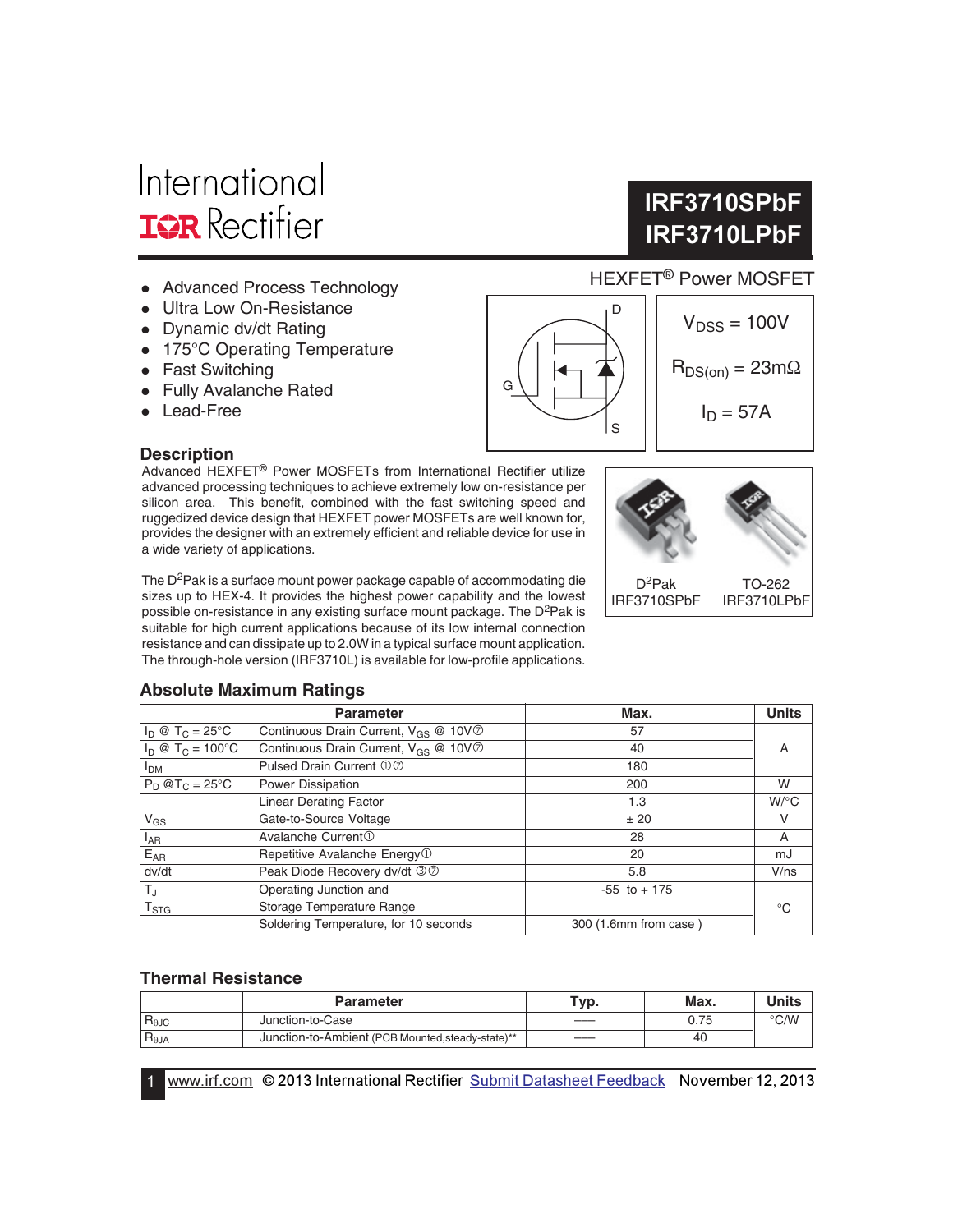

|                                        | <b>Parameter</b>                     | Max.<br>Min.<br>Typ.     |                             | <b>Units</b>                              | <b>Conditions</b> |                                                             |  |
|----------------------------------------|--------------------------------------|--------------------------|-----------------------------|-------------------------------------------|-------------------|-------------------------------------------------------------|--|
| $V_{(BR)DSS}$                          | Drain-to-Source Breakdown Voltage    | 100                      |                             |                                           | V                 | $V_{GS} = 0V$ , $I_D = 250 \mu A$                           |  |
| $\Delta V_{\text{(BR)DSS}}/\Delta T_J$ | Breakdown Voltage Temp. Coefficient  |                          | 0.13                        | $\overline{\phantom{m}}$                  | $V$ / $C$         | Reference to 25 $^{\circ}$ C, $I_{D} = 1 \text{mA} \oslash$ |  |
| $R_{DS(on)}$                           | Static Drain-to-Source On-Resistance | $\overline{\phantom{0}}$ |                             | 23                                        | $m\Omega$         | $V_{GS} = 10V, I_D = 28A$<br>⊕                              |  |
| $V_{GS(th)}$                           | Gate Threshold Voltage               | 2.0                      |                             | 4.0                                       | V                 | $V_{DS} = V_{GS}$ , $I_D = 250 \mu A$                       |  |
| <b>gfs</b>                             | Forward Transconductance             | 32                       |                             |                                           | S                 | $V_{DS} = 25V$ , $I_D = 28A@@$                              |  |
| <b>I</b> <sub>DSS</sub>                | Drain-to-Source Leakage Current      |                          |                             | 25                                        | μA                | $V_{DS} = 100V$ , $V_{GS} = 0V$                             |  |
|                                        |                                      |                          |                             | 250                                       |                   | $V_{DS} = 80V$ , $V_{GS} = 0V$ , $T_J = 150^{\circ}C$       |  |
|                                        | Gate-to-Source Forward Leakage       |                          | $V_{GS} = 20V$<br>100<br>nA |                                           |                   |                                                             |  |
| l <sub>GSS</sub>                       | Gate-to-Source Reverse Leakage       |                          |                             | $-100$                                    |                   | $V_{GS} = -20V$                                             |  |
| $Q_g$                                  | <b>Total Gate Charge</b>             |                          |                             | 130                                       |                   | $ln = 28A$                                                  |  |
| $Q_{gs}$                               | Gate-to-Source Charge                |                          |                             | 26                                        | nC                | $V_{DS} = 80V$                                              |  |
| $\mathsf{Q}_{\mathsf{gd}}$             | Gate-to-Drain ("Miller") Charge      |                          |                             | 43                                        |                   | $V_{GS}$ = 10V, See Fig. 6 and 13 $\oslash$                 |  |
| $t_{d(on)}$                            | Turn-On Delay Time                   |                          | 12                          | $\qquad \qquad \overline{\qquad \qquad }$ |                   | $V_{DD} = 50V$                                              |  |
| $t_r$                                  | <b>Rise Time</b>                     |                          | 58                          |                                           | ns                | $I_D = 28A$                                                 |  |
| $t_{d(off)}$                           | Turn-Off Delay Time                  |                          | 45                          |                                           |                   | $R_G = 2.5\Omega$                                           |  |
| tf                                     | <b>Fall Time</b>                     |                          | 47                          |                                           |                   | $V_{GS}$ = 10V, See Fig. 10 $\textcircled{3}$               |  |
| L <sub>D</sub>                         | Internal Drain Inductance            |                          | 4.5                         |                                           | nH                | Between lead.                                               |  |
|                                        |                                      |                          |                             |                                           |                   | 6mm (0.25in.)                                               |  |
|                                        | Internal Source Inductance           |                          | 7.5                         |                                           |                   | from package                                                |  |
| L <sub>S</sub>                         |                                      |                          |                             |                                           |                   | and center of die contact                                   |  |
| $C_{iss}$                              | Input Capacitance                    |                          | 3130                        |                                           |                   | $V_{GS} = 0V$                                               |  |
| $C_{\rm oss}$                          | <b>Output Capacitance</b>            |                          | 410                         |                                           |                   | $V_{DS} = 25V$                                              |  |
| $C_{\text{rss}}$                       | Reverse Transfer Capacitance         |                          | 72                          |                                           | рF                | $f = 1.0$ MHz, See Fig. 5 $\oslash$                         |  |
| $E_{AS}$                               | Single Pulse Avalanche Energy 20     |                          |                             | 1060I280®                                 | mJ                | $I_{AS} = 28A, L = 0.70mH$                                  |  |

### Electrical Characteristics @ T<sub>J</sub> = 25°C (unless otherwise specified)

#### **Source-Drain Ratings and Characteristics**

|                       | <b>Parameter</b>                 | Min.                                                                      |     | $Typ.$ Max. | <b>Units</b> | <b>Conditions</b>                                                   |  |
|-----------------------|----------------------------------|---------------------------------------------------------------------------|-----|-------------|--------------|---------------------------------------------------------------------|--|
| Is                    | <b>Continuous Source Current</b> |                                                                           |     | 57          |              | ı D<br>MOSFET symbol                                                |  |
|                       | (Body Diode)                     |                                                                           |     |             | Α            | showing the<br>$\vdash$                                             |  |
| Isм                   | <b>Pulsed Source Current</b>     |                                                                           |     | 230         |              | integral reverse<br>G                                               |  |
|                       | (Body Diode) <sup>1</sup>        |                                                                           |     |             |              | p-n junction diode.                                                 |  |
| <b>V<sub>SD</sub></b> | Diode Forward Voltage            |                                                                           |     | 1.2         | V            | $T_{d} = 25^{\circ}C$ , $I_{S} = 28A$ , $V_{GS} = 0V$ $\circled{0}$ |  |
| $t_{rr}$              | <b>Reverse Recovery Time</b>     |                                                                           | 140 | 220         | ns           | $T_{\rm J} = 25^{\circ}$ C, I <sub>F</sub> = 28A                    |  |
| $Q_{rr}$              | Reverse Recovery Charge          |                                                                           | 670 | 1010        | пC           | $di/dt = 100A/\mu s$ 4                                              |  |
| $t_{on}$              | Forward Turn-On Time             | Intrinsic turn-on time is negligible (turn-on is dominated by $L_S+L_D$ ) |     |             |              |                                                                     |  |

#### Notes:

- Repetitive rating; pulse width limited by max. junction temperature. (See fig. 11).
- © Starting T<sub>J</sub> = 25°C, L = 0.70mH, R<sub>G</sub> = 25Ω,  $I_{AS} = 28A$ ,  $V_{GS} = 10V$ . (See Figure 12).
- $\textcircled{3}$  ≤ 28A, di/dt ≤ 380A/μs, V<sub>DD</sub> ≤ V<sub>(BR)DSS</sub>,  $T_J \leq 175^{\circ}C.$
- Pulse width ≤ 400µs; duty cycle ≤ 2%.
- This is a typical value at device destruction and represents operation outside rated limits.
- $\circled{1}$  This is a calculated value limited to T<sub>J</sub> = 175 $\circ$ C.
- Uses IRF3710 data and test conditions.

\*\*When mounted on 1" square PCB (FR-4 or G-10 Material). For recommended footprint and soldering techniques refer to application note #AN-994.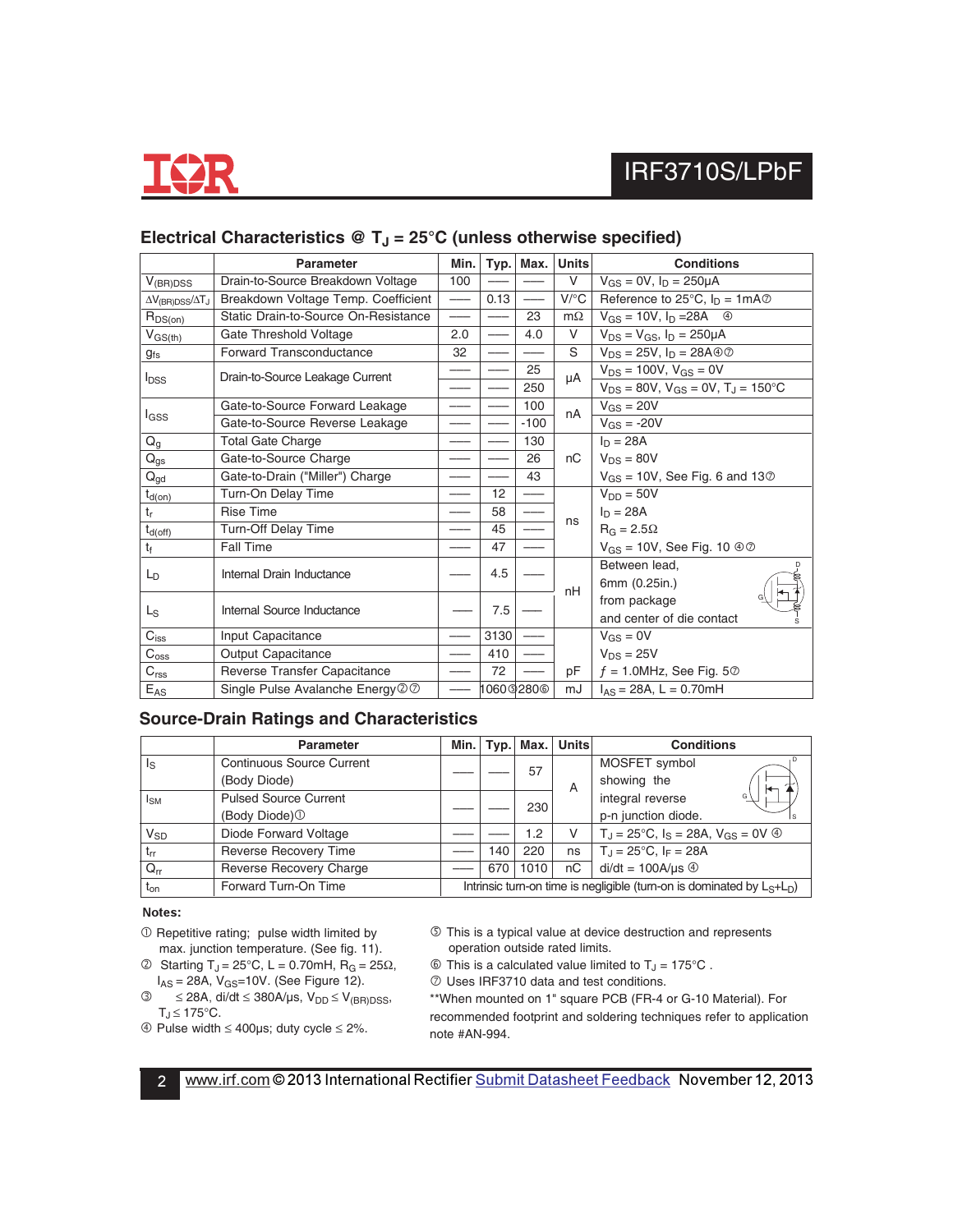











3 Www.irf.com © 2013 International Rectifier Submit Datasheet Feedback November 12, 2013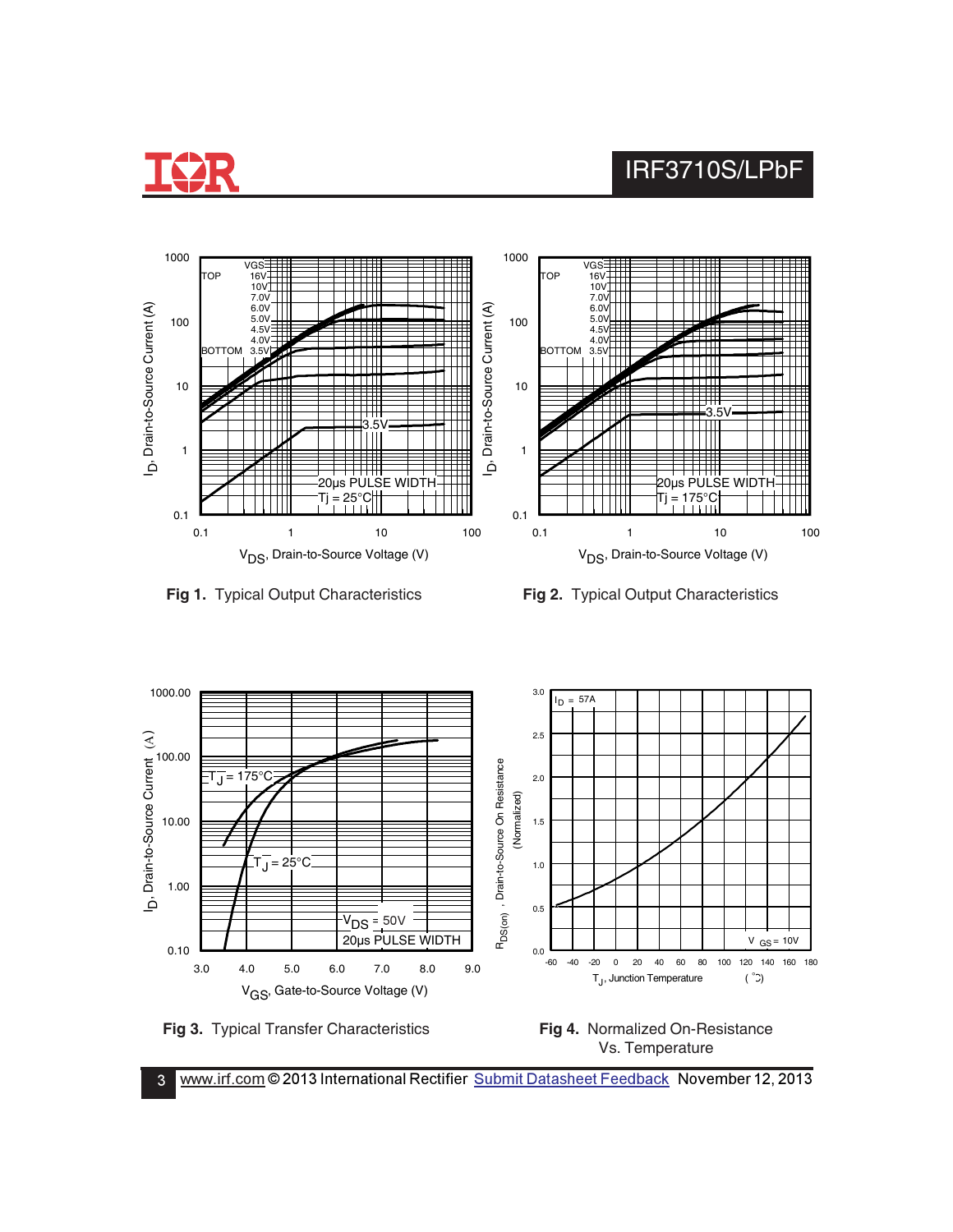

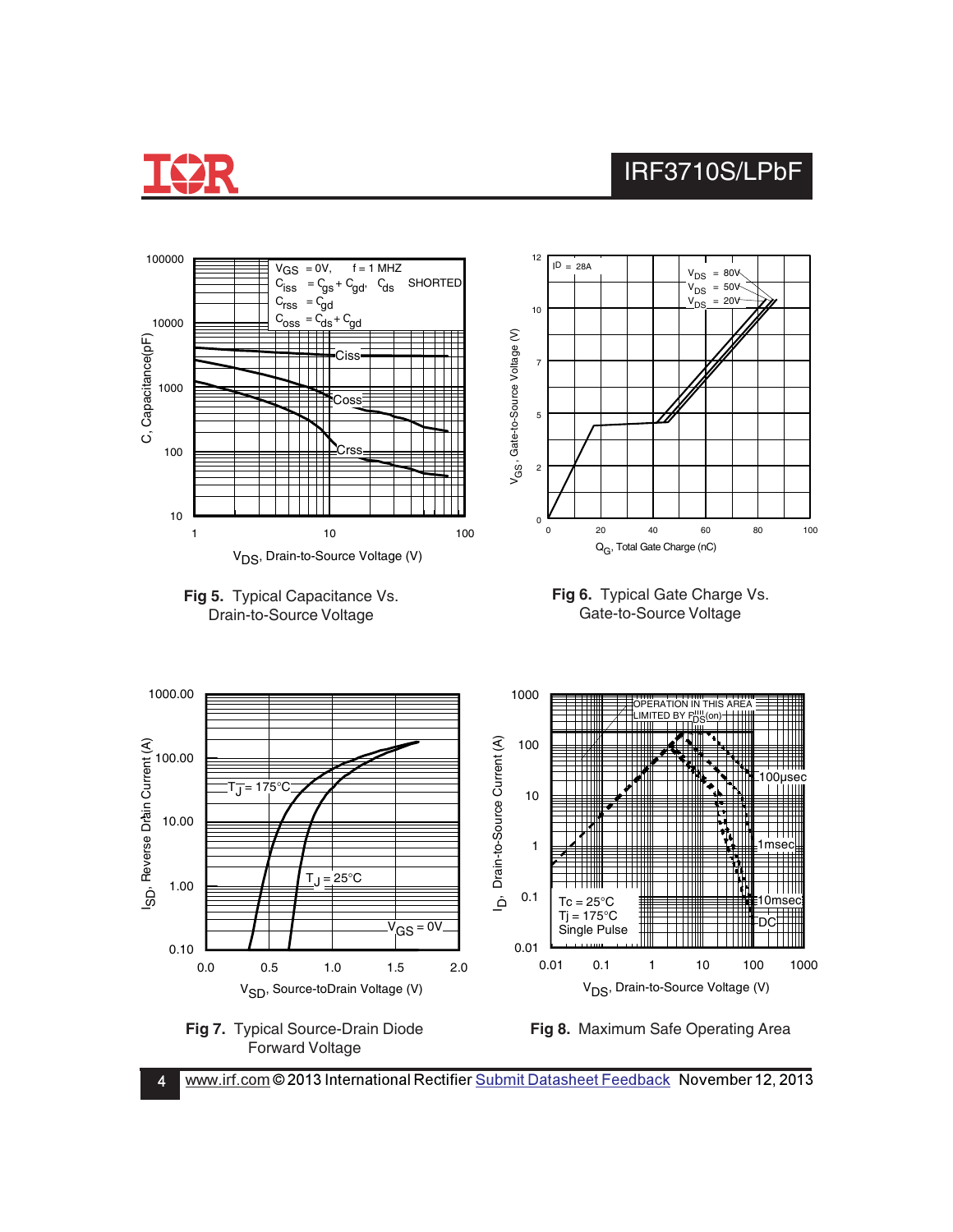







Fig 10a. Switching Time Test Circuit



**Fig 10b.** Switching Time Waveforms



**Fig 11.** Maximum Effective Transient Thermal Impedance, Junction-to-Case

5 Www.irf.com © 2013 International Rectifier Submit Datasheet Feedback November 12, 2013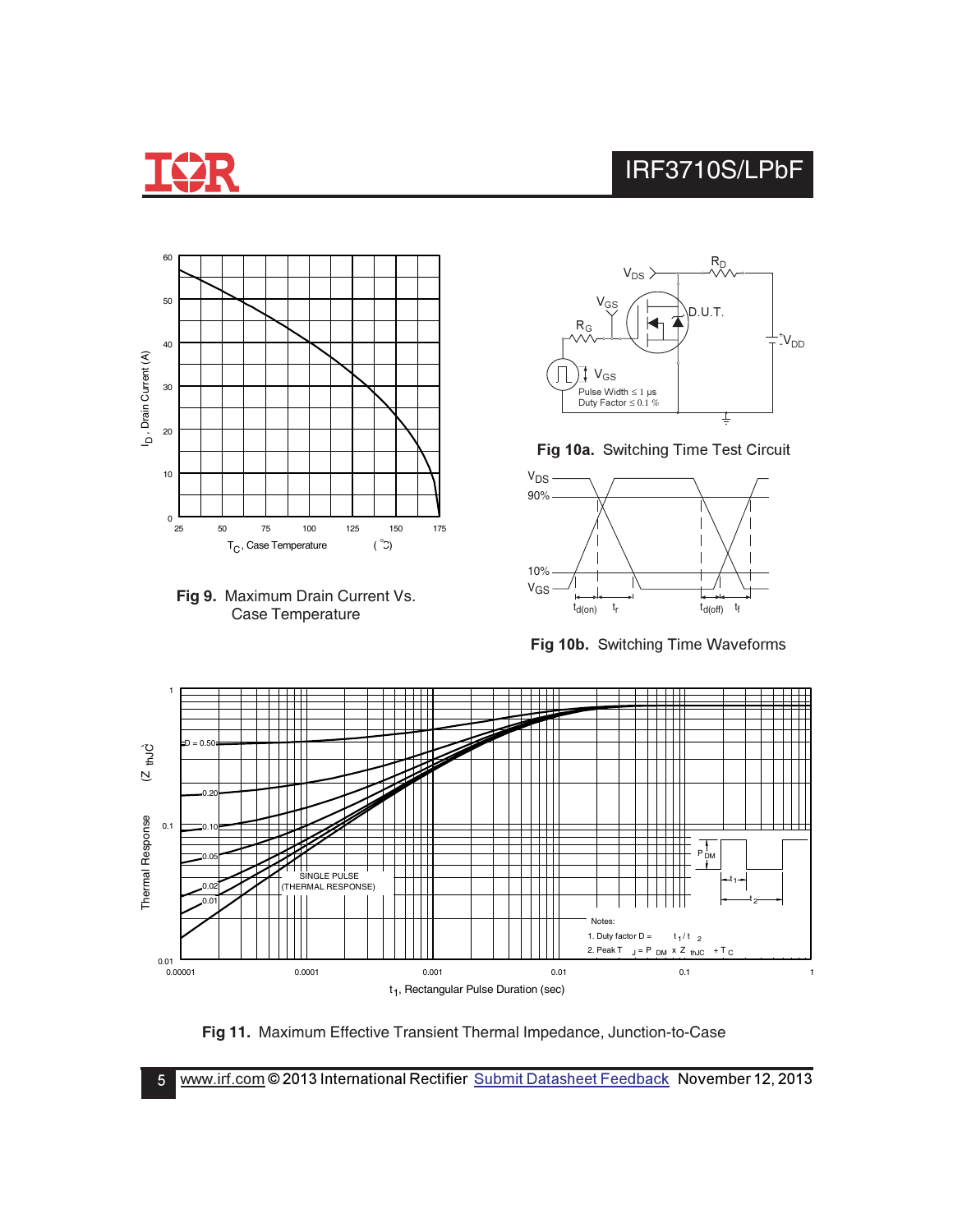









Fig 12b. Unclamped Inductive Waveforms



**Fig 13a.** Basic Gate Charge Waveform **Figmer State State State State State State State State State State State State State State State State State State State State State State State State State State State State State St** 



Fig 12c. Maximum Avalanche Energy Vs. Drain Current



**g 13b.** Gate Charge Test Circuit

6 <u>www.irf.com</u> © 2013 International Rectifier <u>Submit Datasheet Feedback</u> November 12, 2013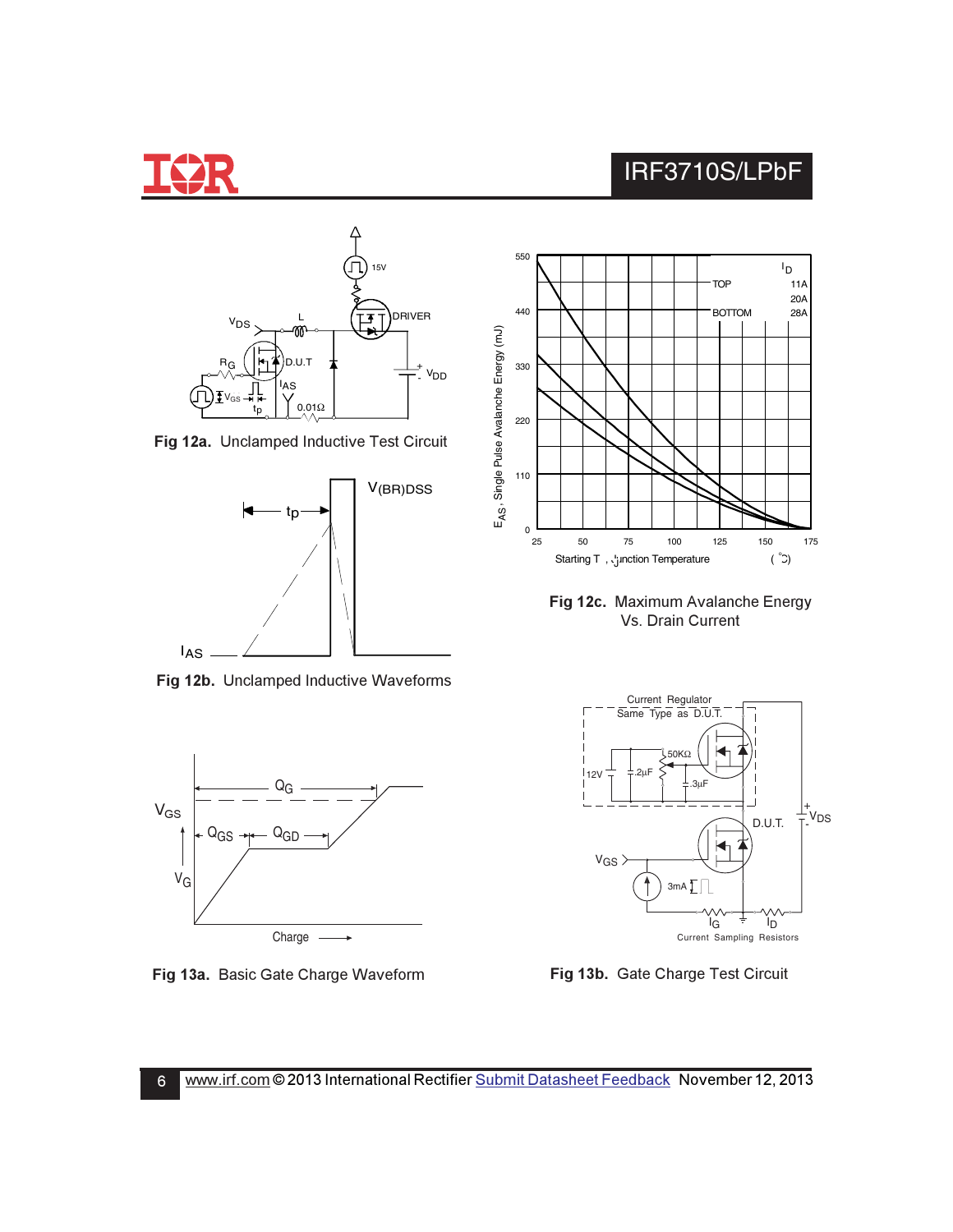



### **Peak Diode Recovery dy/dt Test Circuit**

\* Reverse Polarity of D.U.T for P-Channel



\*\*\*  $V_{GS}$  = 5.0V for Logic Level and 3V Drive Devices

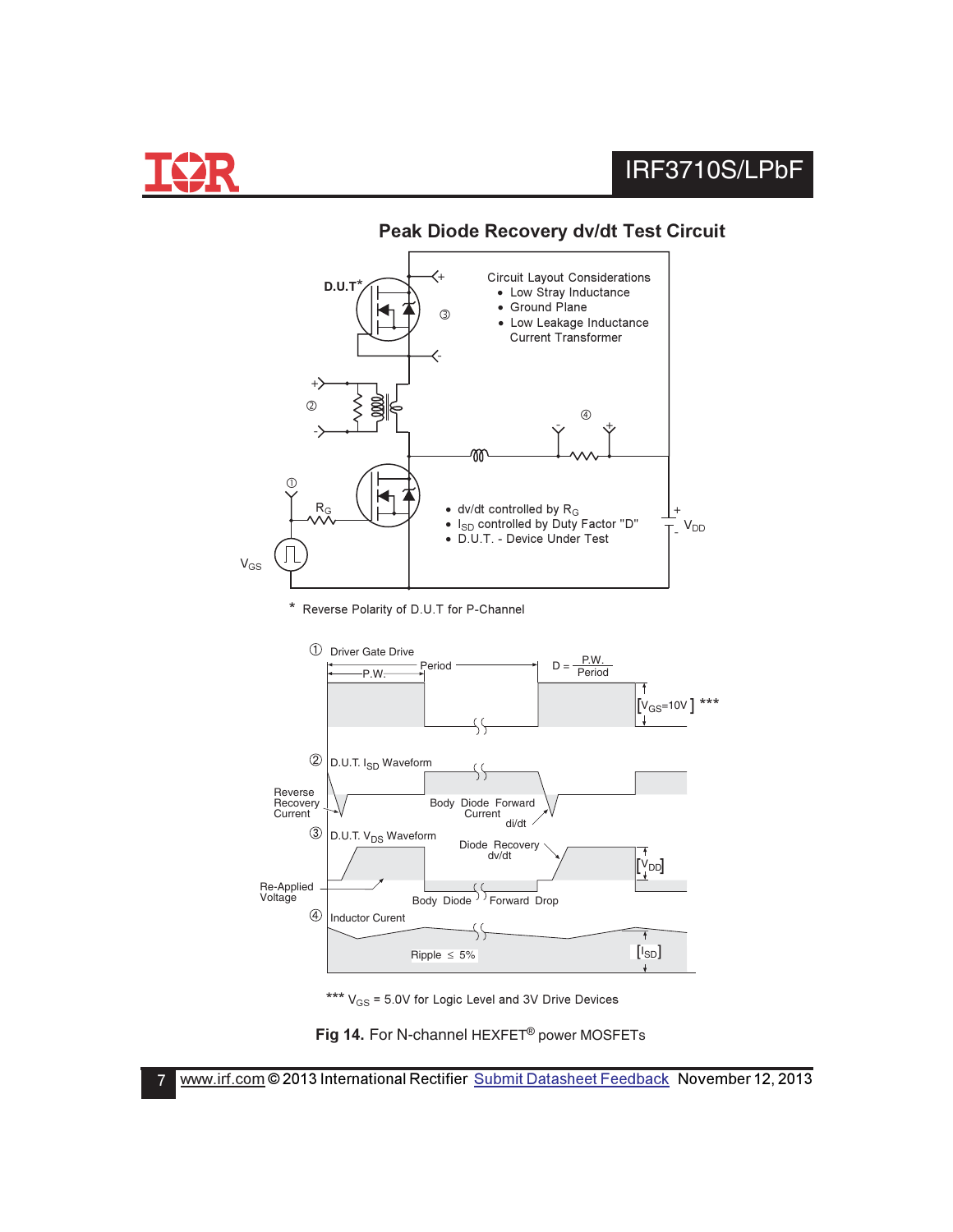

8

# IRF3710S/LPbF

### D<sup>2</sup>Pak (TO-263AB) Package Outline

Dimensions are shown in millimeters (inches)



### D<sup>2</sup>Pak (TO-263AB) Part Marking Information



Note: For the most current drawing please refer to IR website at http://www.irf.com/package/

www.irf.com © 2013 International Rectifier Submit Datasheet Feedback November 12, 2013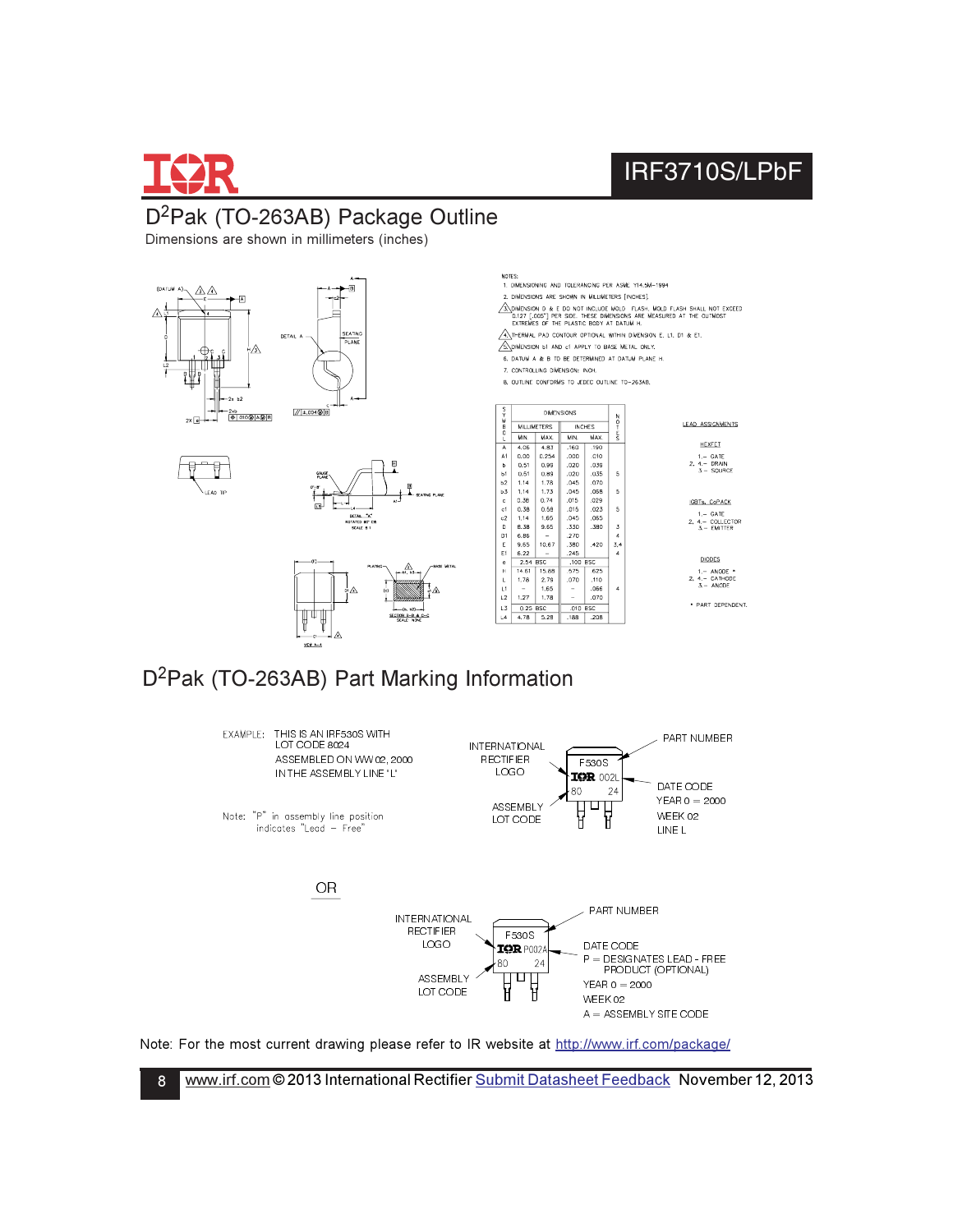

 $9^{\circ}$ 

### TO-262 Package Outline

Dimensions are shown in millimeters (inches)



NOTES:

1. DIMENSIONING AND TOLERANCING PER ASME Y14.5M-1994

2. DIMENSIONS ARE SHOWN IN MILLIMETERS [INCHES].

 $\sqrt{\frac{2}{3}}$ , DIMENSION D & E DO NOT INCLUDE MOLD FLASH, MOLD FLASH SHALL NOT EXCEED 0.127 [.005"] PER SIDE. THESE DIMENSIONS ARE MEASURED AT THE OUTMOST EXTREMES OF THE PLASTIC BODY,

IRF3710S/LPbF

GATE<br>COLLECTOR<br>EMITTER<br>COLLECTOR

 $\sqrt{4}$  Thermal pad contour optional within dimension E, L1, D1 & E1,

 $\sqrt{\frac{2}{3}}$  DIMENSION 61 AND c1 APPLY TO BASE METAL ONLY.

6. CONTROLLING DIMENSION: INCH.

7. – OUTLINE CONFORM TO JEDEC TO-262 EXCEPT AT(max.), b(mín.) AND DT(min.)<br>WHERE DIMENSIONS DERIVED THE ACTUAL PACKAGE OUTLINE.

| S<br>Ÿ<br>-082 |       |                    |                   | N                       |                            |
|----------------|-------|--------------------|-------------------|-------------------------|----------------------------|
|                |       | <b>INCHES</b>      |                   | Ť                       |                            |
| MIN.           | MAX.  | MIN.               | MAX.              |                         |                            |
| 4,06           | 4,83  | ,160               | .190              |                         |                            |
| 2.03           | 3.02  | .080               | .119              |                         |                            |
| 0.51           | 0.99  | ,020               | ,039              |                         |                            |
| 0,51           | 0.89  | ,020               | .035              | 5                       | <b>LEAD ASSIGNMENTS</b>    |
| 1.14           | 1.78  | .045               | .070              |                         |                            |
| 1.14           | 1.73  | .045               | .068              | 5                       |                            |
| 0.38           | 0.74  | .015               | .029              |                         | <b>HEXFET</b>              |
| 0.38           | 0.58  | ,015               | .023              | 5                       | $1 - GATE$                 |
| 1.14           | 1.65  | .045               | .065              |                         | $2 - DRAIN$                |
| 8.38           | 9.65  | .330               | .380              | 3                       | $3 - SOURCF$               |
| 6.86           | -     | .270               | -                 | 4                       | $4 - DRAIN$                |
| 9.65           | 10.67 | .380               | .420              | 3,4                     |                            |
| 6.22           |       | .245               |                   | $\overline{\mathbf{4}}$ | IGBTs. CoPACK              |
| 2.54 BSC       |       | .100               |                   |                         |                            |
| 13.46          | 14.10 | .530               | .555              |                         | $1 - GATE$<br>2.- COLLECTO |
|                | 1.65  |                    | .065              | $\overline{4}$          | 3. - EMITTER               |
| 3.56           | 3.71  | ,140               | ,146              |                         | 4.- COLLECTO               |
|                |       | <b>MILLIMETERS</b> | <b>DIMENSIONS</b> | <b>BSC</b>              | o<br>Ė<br>S                |

### TO-262 Part Marking Information



Note: For the most current drawing please refer to IR website at http://www.irf.com/package/

www.irf.com © 2013 International Rectifier Submit Datasheet Feedback November 12, 2013